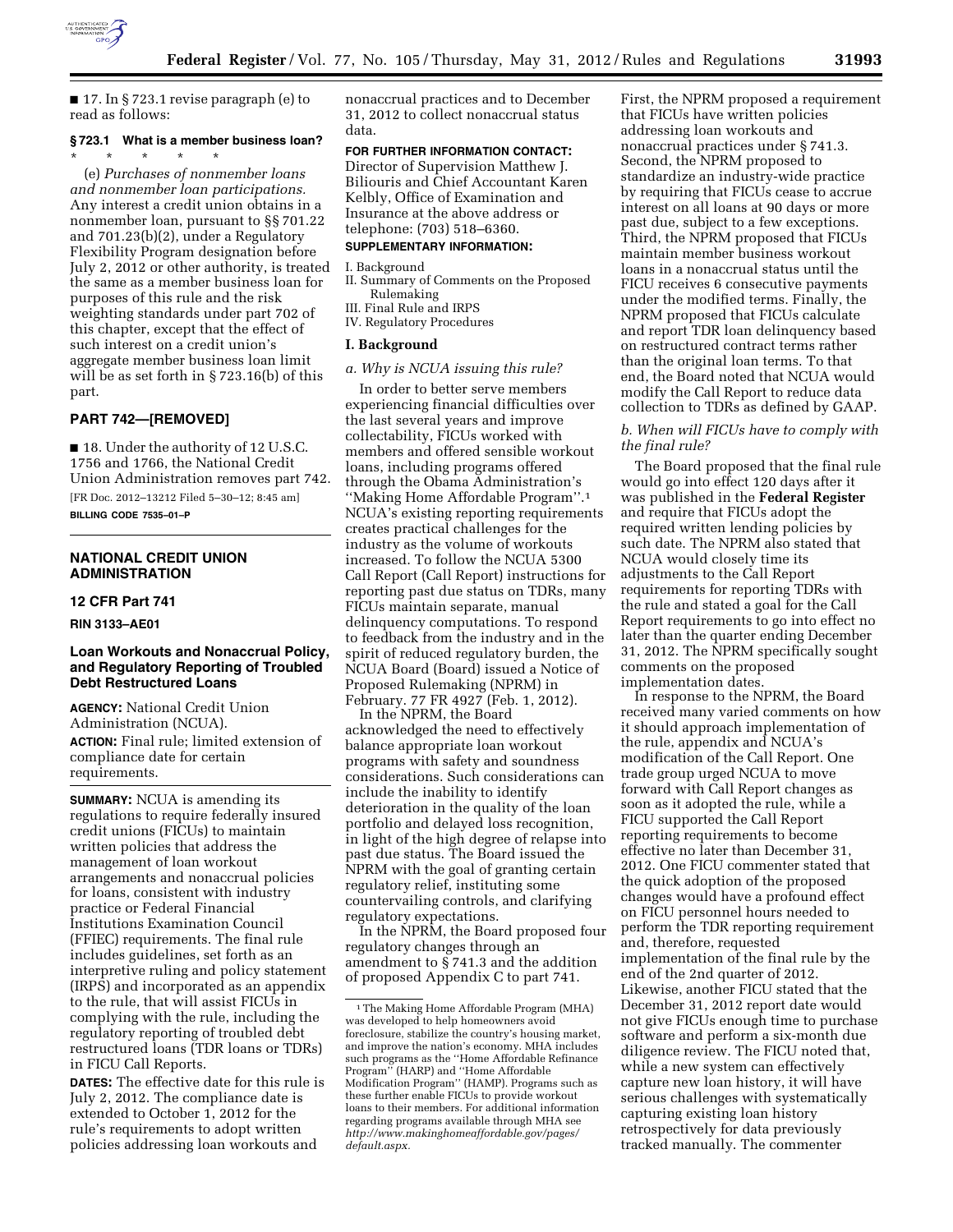requested a two-year timeframe to allow appropriate time for due diligence and full compliance.

One FICU and one league expressed concern that the proposed 120 days compliance timeframe would not be enough time if a FICU has to modify systems. The FICU stated there may be disparities in how various computer systems handle the 90-day nonaccrual policy, as well as the handling of accrued interest, reprogramming, and testing. The commenter suggested that NCUA set a firm, but reasonable, date for compliance. Several commenters raised concerns about the ability of small credit unions to revise or implement changes to their lending policies and systems. Four leagues requested that small credit unions be given extra time or transition period beyond the proposed 120 days. One league suggested that NCUA permit compliance within 120 days, but not require compliance for at least 180 days to accommodate small credit unions. Similarly, one trade group, on behalf of FICUs that are able to comply with the changes, urged NCUA to adopt the rule and make it effective as soon as possible. Yet the trade group also asked for additional time for smaller institutions to comply with the final rule. One FICU asked NCUA to adopt the rule as soon as possible with a 180-day transition period for implementation. One league requested a twelve-month implementation period.

After reviewing the various approaches suggested by the commenters, the Board has decided to make one provision of the final rule effective within 30 days of publication in the **Federal Register**, while delaying the compliance date of the other provisions. Under the final rule, FICUs will be required to calculate the past due status of workout loans consistent with loan contract terms, including amendments made through formal restructures as soon as the rule goes into effect on July 2, 2012. Data collections on the Call Report for the quarter ending June 30, 2012 will reflect revised TDR past due reporting. NCUA will begin collecting IRPS compliant data in the Call Report filing for quarter ending December 31, 2012. In order for FICUs to file the data related to loans placed in nonaccrual status in accordance with the final rule and IRPS for quarter ending December 31, 2012, FICUs must have their written nonaccrual and loan workout policies in place at the beginning of the quarter. The compliance date for adopting written loan policies and collecting nonaccrual information as discussed in Section III is October 1, 2012. FICUs, however, may adopt their policies and adjust their financial reporting systems as soon as is practicable after the rule's effective date, rather than waiting for the mandatory compliance date if they so choose.

#### **II. Summary of Comments on the Proposed Rulemaking**

The NPRM's comment period ended on March 2, 2012. NCUA received fortyfive comment letters on the NPRM: thirty from FICUs, two from trade associations representing credit unions, ten from state credit union leagues, one from an accounting firm, one from an organization representing state credit union regulators, and one from a nonprofit policy organization. Of the fortyfive comments received, thirteen commenters supported the rulemaking generally, while thirty-one commenters offered some support for the rulemaking but objected to certain provisions or requested substantive revisions. One commenter questioned the purpose of the proposed rule. For the reasons discussed below, the Board adopts the amendments almost exactly as it proposed but, as requested by many commenters, provides some clarifications and excludes the proposed requirement that FICUs adopt aggregate limits in their loan workout and nonaccrual policies tied to net worth.

## *a. Written Loan Workout Policy and Monitoring Requirements*

Thirteen FICUs, three leagues and the accounting firm supported the proposed rule's requirement that FICUs have a written loan workout policy combined with associated monitoring and controls. Most of these commenters stressed, however, that regulators must not review these policies from a standardized approach under the supervisory process. They urged regulators to afford a FICU an appropriate degree of flexibility based on the individuality of that FICU and the composition of its field of membership.

They argued that each loan modification should stand on its own merits, and that a FICU should be able to modify a loan if it is in the long term best interests of the member and the FICU without a ''one size fits all'' approach in the guidelines. One trade group and one league stated that, while FICUs should maintain loan workout policies, examiners should not expect a separate policy on TDRs. These commenters also stated that examiners should recognize that loan workout policies and practices must be commensurate with a FICU's size and complexity. One league requested that NCUA provide, at a minimum, an

outline with suggestions of specific areas that examiners will expect to see addressed in policies. It also suggested that any requirements for a policy allow room for an individual's particular circumstance. In contrast, one industry trade group opposed a requirement that FICUs adopt loan workout or nonaccrual policies and advocated that NCUA issue guidance rather than a rule. It noted that many FICUs already engage in such a practice and already have invested in implementing software.

The Board continues to believe it is necessary to require a written loan workout policy. Because NCUA is relaxing its previous directives on past due calculations for TDRs and modifying the related Call Report data collections to reduce regulatory burden, the Board believes countervailing controls are necessary. It finds the final rule's requirement that FICUs adopt written loan workout and nonaccrual policies adequately addresses NCUA's supervisory interests. Furthermore, the Board notes the proposed IRPS clearly stated that a FICU's loan workout policy and practices should be ''commensurate with each credit union's size and complexity,'' in line with its broader risk mitigation strategies. 77 FR at 4934. By taking the approach in the NPRM that FICU management must design policies appropriate for their institutions, rather than setting forth ''bright line'' regulatory requirements or otherwise placing defined parameters on FICU policies, the Board acknowledges it is not appropriate to take a one-size fits all approach. As such, the final rule and IRPS continue to give a FICU's management the ability to establish institution-appropriate policies. In addition, the Board commits to providing NCUA's examiners with appropriate guidance for evaluating whether loan modifications made under a FICU's policy improves collectability.

Most commenters objected to the requirement that loan workout policies establish particular limits or benchmarks. Four commenters stated that the imposition of aggregate limits is unnecessary and could result in greater risk to FICUs by preventing them from making sound decisions that could result in future collectability. One commenter stated that setting aggregate limits could create the unintended consequence of a FICU treating members differently if the FICU approaches any such regulatory limit. Other commenters echoed similar concerns, stating that loan modifications should always be considered when they are in the best interests of the lender and the borrower, but that FICUs need flexibility in the current economic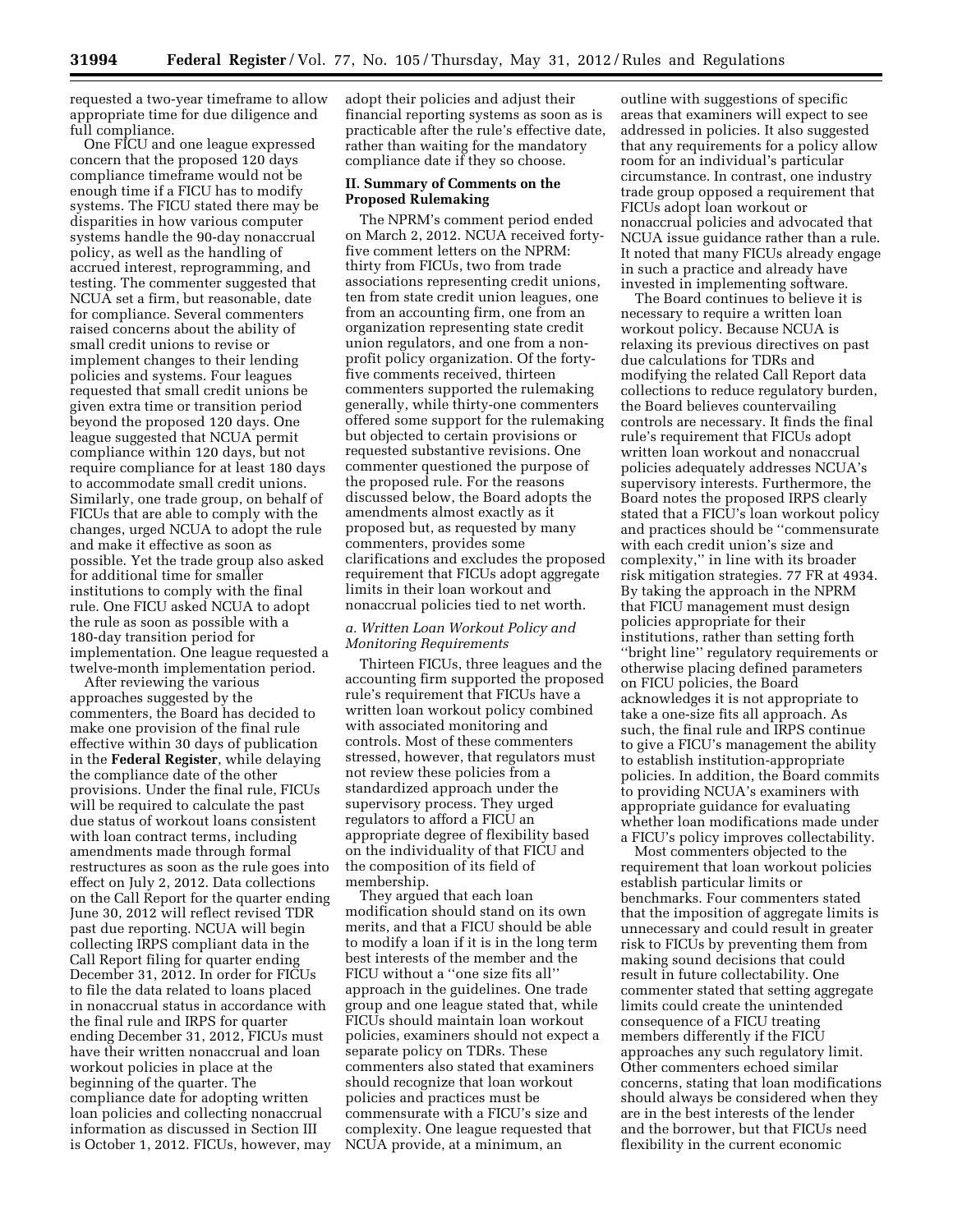cycle. Failure to approve sound modifications simply because of a policy limit could increase risk of default and expose a FICU to reputation risk. Fourteen FICU commenters and three leagues specifically objected to tying loan modification program limits to a percentage of a FICU's net worth. One commenter stated that, while a limit might be appropriate for some FICUs, that same limit might not be the appropriate measure for others. Another FICU noted that its net worth declined during the recent severe economic conditions in its state. The FICU argued that, had the proposed limitation been in place, it would have reduced the FICU's ability to help members at a time when assistance was most needed. Another FICU noted that modifications are a risk mitigation strategy for loans already on a FICU's balance sheet, not a business strategy to incur additional risk.

The Board carefully considered the substantial comments on the NPRM's requirement that a FICU's loan workout policy include aggregate program limits set to a percentage of its net worth and agrees with the commenters that the proposed requirement could prevent a FICU from appropriately mitigating risk and assisting its members. 77 FR at 4930, 4934. The final IRPS does not include a requirement to place aggregate limits on a loan workout program as the Board proposed in the NPRM. As discussed in greater detail in Section III, NCUA will focus on a FICU's restructuring practices and whether its efforts have demonstrated an improvement in collectability of TDRs.

Two commenters suggested that, instead of a specified aggregate limit, the rule require FICU management to provide enhanced reporting on TDR activity to the FICU's board of directors. Another commenter suggested mandatory reporting to the FICU board on a regular basis. The Board agrees with these suggestions and has incorporated enhanced reporting requirements in the final rule. One commenter suggested continued reporting in Call Reports, including the number of times a loan has been modified in a 12-month period. The Board will consider this suggestion as it moves forward with its modifications to the Call Report. One commenter stated that ensuring proper documentation supporting a TDR and the borrower's ability to comply with the new terms best addresses concerns that a FICU is masking true performance and the past due status of its portfolio. The Board agrees with the commenter. As discussed in Section III, the final IRPS addresses the need for proper

documentation and effective restructuring practices, preventing delayed loss recognition.

One FICU specifically commented on the proposal's requirement to limit the number of times a loan workout may be provided to a member over a period of time. The FICU stated that, while such a limit may eliminate the issue of masking problem loans, it also creates obstacles when there are legitimate reasons for multiple workouts. For example, as state and local governments and school districts have restricted spending, members endured layoffs and rounds of wage and hours cuts. As they have had to adjust their own budgets, many have asked their lender FICUs to revise terms of their workout loans. If a FICU's policy limits the number of times a workout loan can be modified or changed, these members will be adversely affected for no reason other than policy. Therefore, the commenter recommended that the rule be changed to allow workout loans to be modified any time a FICU can legitimately identify a reasonable change in the member's economic circumstances (i.e., income and other documentation should be required prior to making a change to a workout loan). The proposed IRPS in the NPRM includes a requirement that FICUs define eligibility requirements, including limits on the number of times an individual loan may be restructured, but these decisions as to limits are left to the discretion of the FICU when establishing its written policy. ''Loan workout arrangements should consider and balance the best interests of both the borrower and the credit union.'' 77 FR at 4934. The Board expects a FICU to evaluate the changed circumstances of an individual borrower with the need to improve collectability for the profitable operation of the institution. It is the FICU's responsibility to craft loan workout policies that strike that balance. NCUA will then measure the success of the policy based on the FICU's ability to collect TDRs. The final IRPS, therefore, retains the requirement to establish eligibility requirements as proposed in the NPRM.

## *b. Loan Nonaccrual Policy for All Loans and Restoration to Accrual for Loans Other Than Member Business Loan (MBL) Workout Loans*

Four FICUs and two leagues supported the proposed requirement that FICUs maintain nonaccrual policies that address the discontinuance of interest accrual for loans past due by 90 days or more and the requirements for returning such loans, including MBLs, to accrual status. The commenters noted

that the proposed nonaccrual policy has long been the practice of FICUs and is supported by current institution interest management systems, so it would not present additional unwarranted work for FICUs. In addition, an accounting firm and two FICUs found the proposal consistent with industry practice and FFIEC requirements. They supported the proposed rule's effort to formalize the practice of placing loans on nonaccrual status when they are 90 days past due. One league argued that compliance with the proposal would require FICUs to change loan tracking systems, thereby incurring significant programming costs. The final rule and IRPS retain the requirement for a written policy addressing nonaccrual practices as proposed in the NPRM, with a few clarifications as discussed below.

One FICU objected to a blanket requirement that interest may not accrue on loans that are 90 days or more past due. The commenter stated that if a loan is performing at a level agreed to by the FICU and debtor, and it can be reasonably demonstrated that full recovery of the balance owed is likely, continuing to accrue interest due is appropriate and should be allowed. The commenter incorrectly characterized the requirement as a blanket prohibition. The proposed IRPS states that a FICU may not accrue interest on a loan in default for a period of 90 days or more ''unless the loan is both *well secured*  and in the *process of collection.*'' *Id.*  The final IRPS retains this provision.

One FICU expressed concern that the proposal places an undue burden on individual small accounts and requested that the final rule exclude accounts under \$25,000 from the nonaccrual policy. The commenter also suggested that NCUA consider using a more individualized index to determine a nonaccrual amount based on the total TDR classified loan balance. The commenter contended this approach would take far less time to calculate, and be more accurate, than under the current process. The Board does not agree with the commenter's rationale. The Board believes that a standard policy applicable to all loans in nonaccrual status, other than typically riskier and higher-dollar business loans, ensures consistency as the policy is employed by FICUs and reviewed by examiners.

One industry trade group did not support a requirement that FICUs must adopt nonaccrual procedures because they are not required by GAAP or the Federal Credit Union Act. This commenter agreed, however, that the proposed IRPS' restoration to accrual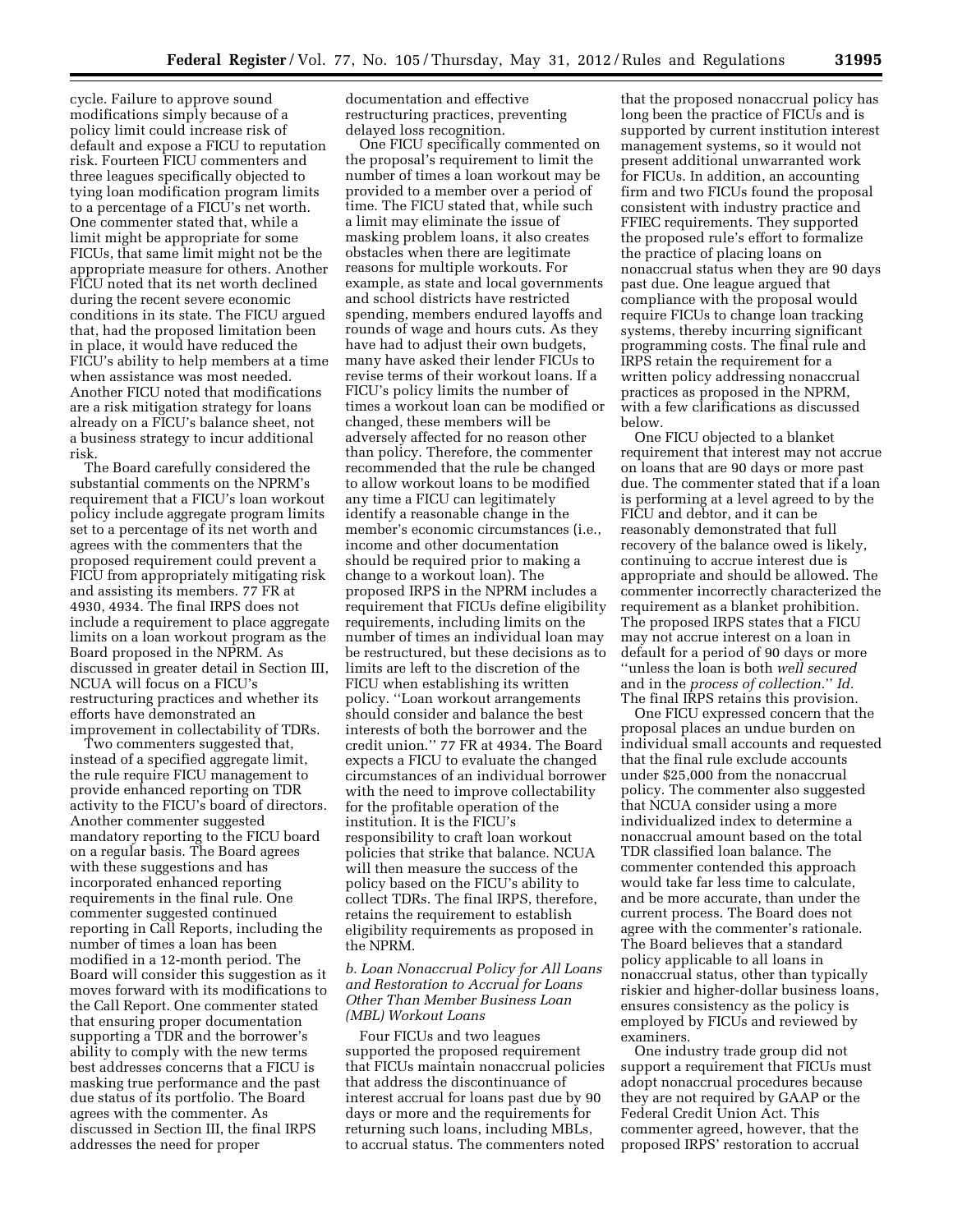status for loans, excluding MBL workouts, is consistent with GAAP. Two FICUs and two leagues also questioned the necessity of a formal regulation for this requirement because, for years, it has been the industry standard to terminate the accrual of interest when a loan is 90 days delinquent. The commenters argued that the proposal is redundant and it is therefore unnecessary to include this standard practice in a regulation. They contend that NCUA could better handle exceptions to this nonaccrual approach through the examination and supervision process. While recognizing the practice has been longstanding in the industry, the Board believes that memorializing the practice as a rule, ensures ongoing, consistent and appropriate income recognition for loans that are past due by 90 days or more. In addition, the rule enables the agency to enforce noncompliance if necessary.

One FICU and one league stated there is great disparity in FICUs' computer systems in dealing with the 90-day policy, specifically that some FICUs time the policy to 90 days while others time the policy to 91 or more days. The FICU commenter noted a difference in practice as to whether accrued interest is reversed when it goes into nonaccrual status or if there actually is no additional interest accrued to the general ledger prospectively. The final IRPS clarifies that the nonaccrual policy applies when the loan is 90 days or more past due. In response to the FICU commenter, the final IRPS also clarifies that when accrued interest is reversed, the reversed interest cannot be subsequently restored but can only be recognized as income if it is collected in cash or cash equivalents, and that there is no additional accrual until restoral to accrual conditions are met. This approach is consistent both with GAAP principles governing interest recognition on loans and longstanding banking industry practice.

One league requested that the final rule clarify that placing a loan on nonaccrual status does not change the loan agreement or the obligations between the borrower and the FICU, unless and until the parties reach express agreement on modifying the original loan terms. The commenter expressed concern that the final rule will be perceived as forgiveness of interest or principal or any type of right to a modification conferred to the borrower. To address this concern, the final IRPS includes a footnote to make clear that the accounting procedure to place a loan on nonaccrual status has no impact on the borrower's contractual obligation to the FICU.

#### *c. Restoration of Member Business Workout Loans to Accrual*

Thirteen FICUs and eight leagues stated they saw no justification for treating MBLs differently than consumer/residential loans. They objected to the proposal's continuation of the current requirement that MBLs remain in nonaccrual status until a FICU receives six consecutive payments under modified loan terms. One commenter questioned the application of the proposal to all MBLs given that not all MBLs are commercial real estate loans. Two FICUs stated that this provision contradicts GAAP. Two commenters misunderstood the Board's remedy to past due reporting of all loans, including MBLs, and argued that the proposal's treatment of MBLs will artificially inflate delinquency. The differentiation the rule makes between MBLs and other loans regards provisions for restoration to accrual status, not delinquency reporting. Past due reporting will now be consistent with loan contract terms for all loans including MBLs. One commenter stated that, in general, MBL portfolios are comprised of a pool of individually unique loans with different collateral terms and repayment capabilities based on the financial situation and creditworthiness of the borrower/ guarantor. As such, the commenter felt it was inappropriate to establish a sixmonth standard that would uniformly apply to a pool of individually unique loans. The commenter argued that the determination to place an MBL back into accrual status should be based on the individual financial circumstances of the borrower rather than an arbitrary period of time. One industry trade group also strongly urged NCUA to provide consistent relief for consumer loan and MBL workouts. It stated that the proposal perpetuates an unnecessary obstacle for FICUs to accommodate business members. Another trade group opposed the proposed treatment of MBLs because it is not required by the Federal Credit Union Act or GAAP. One FICU, six leagues, and one trade group stated that the tracking of MBLs as proposed would continue the burden of manually tracking these loans, thus imposing an additional barrier to making MBLs.

The Board considered the commenters' concerns but retained the proposed provisions for the restoration of MBL workout loans to accrual status in the final rule. In drafting the NPRM, NCUA weighed requiring identical treatment of both consumer and MBL

workouts, i.e., the FICU would need to demonstrate a period of member repayment performance of six consecutive payments before the return to accrual status. In the interest of providing FICUs reduced burden without undue increased supervisory risk, the Board limited the more stringent requirement to only MBL workout loans. The Board's decision to retain the NPRM's proposed requirements for restoring MBL workout loans to accrual status is threefold: (1) The principle forming the basis for the provision is found in GAAP; (2) NCUA has previously joined the other federal regulators in advancing this provision in multiple interagency policy issuances, and (3) the requirement is a longstanding accepted banking practice.

One commenter encouraged NCUA to specifically define ''consecutive payment'' or give FICUs the authority to define the term in loan workout policies. Similarly, another FICU suggested that a payment made within a 30-day window of the due date (i.e., no late payments) be considered consecutive. This commenter also asked for clarification on what constitutes a payment for this purpose (e.g., principal and interest, principal only, or interest only) to ensure consistent reporting among FICUs. To clarify, a FICU is required to use the Cash Basis method of income recognition in GAAP until the borrower makes six consecutive timely payments of *principal and interest*  consistent with the loan contract terms. The Board has clarified in the final IRPS that repayment performance involves timely payments of principal and interest under the restructured loan's terms.

One FICU, while agreeing with the proposal's requirement for maintaining certain MBLs in nonaccrual status for safety and soundness reasons, objected to extending the policy to multi-family residential mortgages. The commenter suggested that loans secured by 1–4 family residential properties, which fall into NCUA's MBL definition for other purposes, follow the proposal's non-MBL requirements for restoration to accrual status.

One FICU offered a slight modification to the proposed rule by expanding it to ''greater than 90 days and/or 3 months past due.'' It argued that many FICUs currently label internal reports as ''90 day,'' but upon a closer analysis of the actual technical format of FICUs' core processors, some FICUs would change the label to ''3 months.'' The final rule and IRPS maintain the uniform standard of 90 days or more.

One FICU requested clarification that MBL workout loans on nonaccrual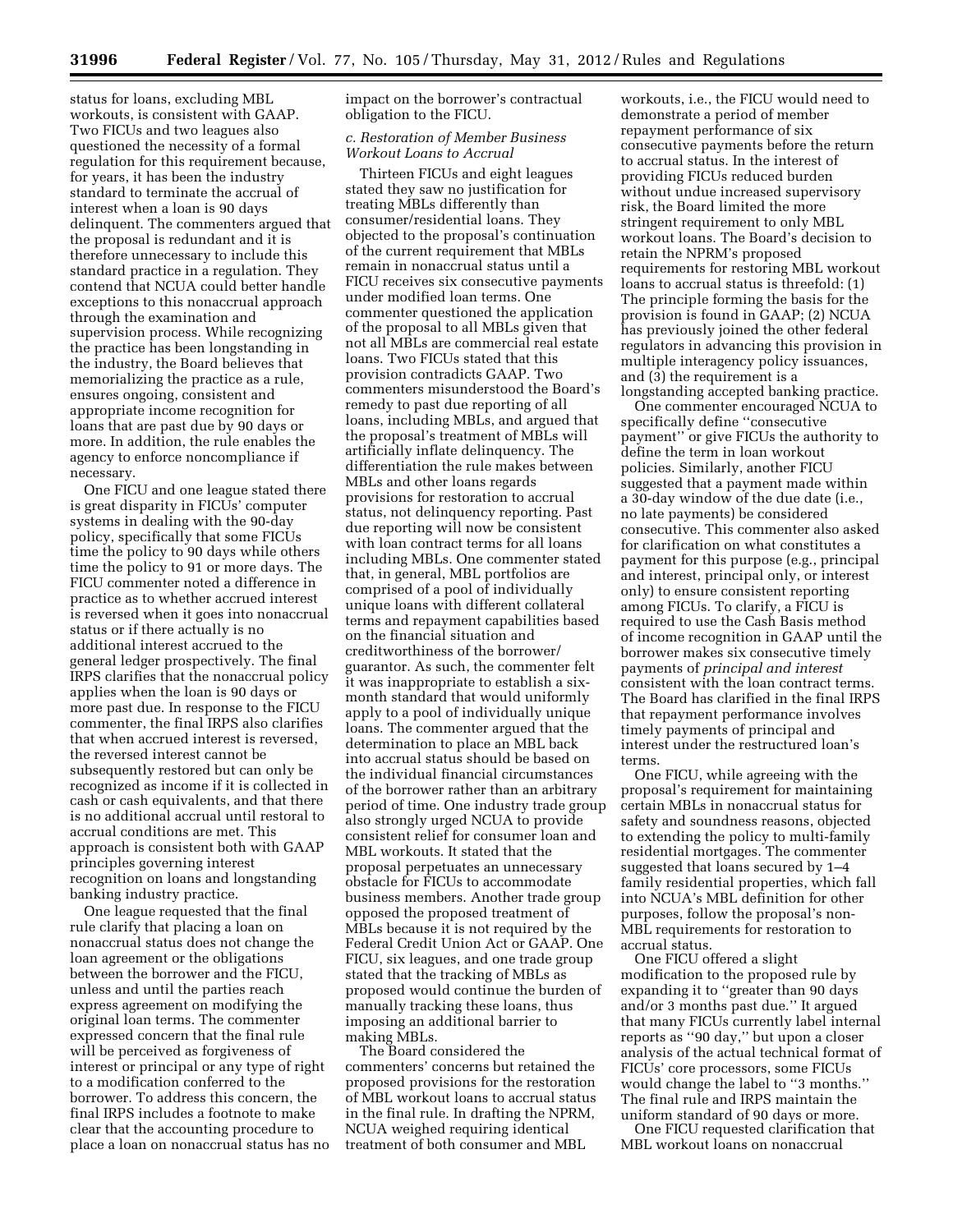status would not be considered delinquent for reporting purposes if the borrowers have made payments conforming to a loan workout but have not completed the 6-month period to resume accruals. The Board notes that past due status and nonaccrual are separate elements. The final IRPS, as proposed, is clear that past due status is remedied at the time of restructure regardless of the nonaccrual requirement.

One FICU requested that NCUA clarify its ''broad'' statement in the guidance that ''in no event should the credit union authorize additional advances to finance unpaid interest and fees,'' or eliminate the language altogether. The commenter stated that a FICU could interpret this language to suggest that the payment of a third-party fee could not be added to the collectible loan balance when attempting to recover losses. The commenter stated that its ability to capitalize interest at the point of restructure is an important tool in providing solutions to troubled borrowers. By mandating the acceptance of greater losses, NCUA would be inadvertently increasing risk in the area of safety and soundness, and possibly eliminating a viable member solution by ultimately creating too great a loss. The Board agrees such third-party fees should not hinder sound restructure decisions. Accordingly, the final IRPS includes new language to clarify that, while a FICU cannot make additional advances to the borrower to finance unpaid interest and credit union fees, it may make advances to cover third-party fees exclusive of credit union commissions, such as forced place insurance or property taxes.

## *d. Regulatory Reporting of Workout Loans, Including TDRs*

Thirteen FICUs, an accounting firm, a non-profit consumer advocate, the state supervisory organization, eight leagues, and two industry trade groups supported the elimination of the current requirement to track and report TDRs as delinquent until six consecutive payments. Several commenters noted the change is a needed improvement, as the current reporting requirement has been problematic for many FICUs and an obstacle to helping members. The consumer advocate stated that by moving to more commonsense reporting, the proposal eliminates a disincentive for a FICU to consider TDRs, which in turn will result in fewer foreclosures. One FICU commenter also stated that the current requirements have been quite cumbersome and contrary in purpose to the FICU's efforts to keep members in their homes and avoid unnecessary foreclosure actions.

Several commenters believed that NCUA should enable FICUs to perform appropriate loan restructurings without a reporting treatment that has a chilling effect on this essential business decision during a period of economic downturn, particularly in hard hit states. Two commenters stated that FICUs overstate their true delinquencies under the current reporting process. One commenter stated that if institutions follow sound workout loan policies in which the borrower has a better capability and willingness to repay, then the TDR should be treated as performing under the new terms of the loan agreement. To pretend a loan is delinquent for six months based on the original past due date distorts the true delinquency of loans in the portfolio. One commenter noted that the overstatement of delinquencies causes unnecessary concern with counterparties and creates an ''apples to oranges'' comparison with other financial institutions because banks do not report TDRs as delinquent.

In support of the proposal, one FICU and one league noted that FICUs have developed elaborate tracking systems. They stated, however, that dual reporting systems have resulted in different financial reporting for internal and audited financial statements from that used in Call Reports. These differences have resulted in confusion. One of these commenters suggested that the new guidance caution FICUs that, when modifying loans and removing them from delinquency status, documentation of the borrower's ability to pay under the modified terms should include a thorough analysis of recent past payment performance with strong consideration of the immediately preceding three months. This commenter suggested that the guidance should limit to two the number of times during a 12-month period that a loan may be formally modified with a reset of the delinquency counters. This limitation would allow for tracking (without dual reporting) and prevent FICUs from masking true delinquency through continuous modifications. The commenter stated that data tracking should focus on: (1) Current levels of delinquency under restructured loan terms; (2) number and dollar amount of new TDRs modified during the quarter/ year; (3) number and amount of current TDRs in the portfolio and reserves in the ALLL for TDRs; and (4) number and dollar amount of TDRs currently in the portfolio that have been formally restructured where the delinquency counters have re-set more than once

during the last 12-month period to identify loans that have been rolled. The Board will consider these suggestions when it modifies the Call Report.

One FICU recommended that the final rule impose stricter monitoring and reporting of TDRs. It offered one example, which is a requirement for FICUs to track and report TDRs that are 30 days delinquent under the restructured terms.

Many commenters noted confusion in the industry and among examination staff about what makes a modified loan a TDR. Commenters suggested that NCUA refrain from using ''workout loan'' and ''TDR'' interchangeably, stating that all workout loans are not TDRs. They recommended that the proposal be restricted to TDRs to avoid confusion. Another commenter requested that, if the term ''workouts'' has any applicability in the final rule, a definition should clarify the materiality or significance of the loan term changes before the loan is deemed a ''workout.'' Two commenters stated that NCUA's definition of ''TDR'' is not consistent with FASB and suggested that NCUA review FASB Accounting Standards Update No. 2011–02, ''A Creditor's Determination of Whether a Restructuring Is a Troubled Debt Restructuring'' for clarification. One FICU and a league asked NCUA to consider detailed standards for FICUs and examiners to determine which loan modifications qualify as TDRs. Similarly, one FICU noted that the proposal shifts documentation requirements from TDRs to workout loans. It further noted that GAAP allows for some workout loans to be immaterial and non-reportable as TDRs if they satisfy ''insignificant'' criteria. The commenter, therefore, suggested that the rule apply only to TDRs and not to workout loans that do not meet the materiality component of GAAP. The Board plans to direct staff to develop supervisory guidance to examiners that will incorporate current agency regulatory and examination approaches and address many of these areas that have caused confusion in implementation. Staff will consider commenters concerns in drafting the supervisory guidance. The supervisory guidance will be provided to the credit union industry as well. However, the Board has determined the final rule language will continue to incorporate both the term ''TDR'' and the broader term ''workout'' in the final rule, both of which are defined in the IRPS glossary.

Three leagues, one trade group, and two FICUs objected to the proposal's statement ''that in an economic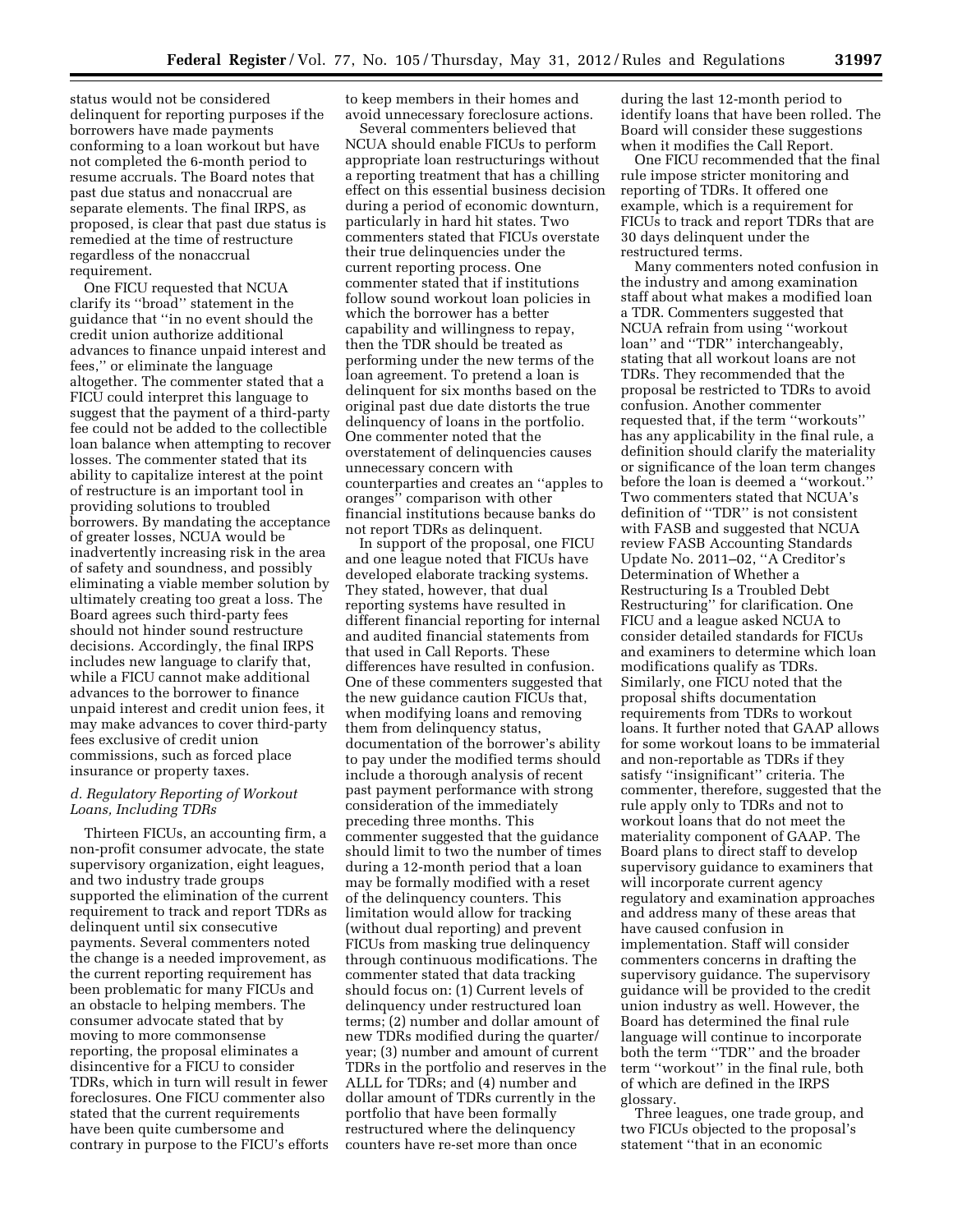downturn absent contrary supportable information workout loans are TDRs.'' The commenters stated that this language only perpetuates confusion about what constitutes a TDR and is inconsistent with the definition of TDR in GAAP. One commenter stated that economic climate should not be the barometer of how a TDR is defined. Another commenter asked NCUA to address the definition of ''economic downturn'' and ''contrary supportable information,'' as well as what happens to modified loans in an environment that is not an economic downturn. One league urged NCUA to ensure that its glossary definitions are consistent with GAAP and to eliminate the ''economic downturn'' language and simply adopt the GAAP definition of TDR. The Board notes that in the NPRM, the proposed IRPS explicitly stated that ''[u]nder this IRPS, TDR loans are as defined in generally accepted accounting principles (GAAP) and the Board does not intend through this policy to change the Financial Accounting Standards Board's (FASB) definition of TDR in any way.'' 77 FR at 4933. Furthermore, it tracked GAAP in defining TDR in the glossary. The NPRM also urged FICUs to consider FASB clarifications in their recently revised, Accounting Standards Update No. 2011–02 (April 2011) to the FASB Accounting Standards Codification entitled, Receivables (Topic 310), ''A Creditor's Determination of Whether a Restructuring is a Troubled Debt Restructuring.'' The Board believes it is clear that the rule's focus is on restructures that meet the GAAP definition of TDR. When a FICU works with members in financial difficulty and grants term concessions as described in GAAP, the FICU will have TDRs to report in its regulatory reports. Working with members is consistent with its mission. Particularly in downward economic cycles, the need to work with members increases, thus the increase in restructuring strategies to serve members. As such, the Board acknowledges the value of TDRs. If a FICU enters into TDR arrangements that improve the collectability of loans, properly recognizes loan losses, and restores the loans to accrual status, the FICU has met its mission and its regulatory reporting burden. Risk is mitigated, achieving a goal desired by both NCUA and the FICU.

Two leagues and one trade group requested that the final rule include additional guidance, consistent with GAAP, on impairment testing and recognition requirements. Impairment testing is beyond the scope of this

rulemaking, the Board refers to IRPS 02– 1, ''Allowance for Loan and Lease Losses Methodologies and Documentation for Federally Insured Credit Unions,'' and NCUA's Accounting Bulletin No. 06–01 (December 2006) that transmits the 2006 Interagency ALLL Policy Statement for further information.

## **III. Final Rule and IRPS**

#### *a. Section 741.3, Lending Policies*

The final rule amends § 741.3(b)(2) to require FICUs to adopt policies that govern loan workout arrangements and nonaccrual practices. The rule specifically requires that a FICU's written nonaccrual standards include the discontinuance of interest accrual on loans that are past due by 90 days or more and requirements for returning such loans, including MBLs workouts, to accrual status.

To set NCUA's supervisory expectations and assist FICUs in complying with the amendments to § 741.3(b)(2), the final rule includes an appendix to Part 741. The appendix thoroughly addresses the loan workout account management and reporting standards FICUs must implement in order to comply with the rule. It also explains how FICUs report their data collections related to TDRs on Call Reports. The contents of the appendix are described in detail below.

*b. Appendix C to Part 741, Interpretive Ruling and Policy Statement on Loan Workouts, Nonaccrual Policy, and Regulatory Reporting of Troubled Debt Restructured Loans* 

1. Written Loan Workout Policy and Monitoring Requirements

The Board recognizes loan workouts can be used to help borrowers overcome temporary financial difficulties, such as loss of job, medical emergency, or change in family circumstances like loss of a family member. The Board further acknowledges that the lack of a sound workout policy can mask the true performance and past due status of the loan portfolio. Accordingly, the final rule requires the FICU board and management to adopt and adhere to an explicit written policy and standards that control the use of loan workouts, and establish controls to ensure the policy is consistently applied. The loan workout policy and practices should be commensurate with each credit union's size and complexity, and must be in line with the credit union's broader risk mitigation strategies.

The policy must define eligibility requirements (i.e., under what conditions the FICU will consider a loan workout), including establishing limits on the number of times an individual loan may be modified.2 The policy must ensure the FICU makes loan workout decisions based on the borrower's renewed willingness and ability to repay the loan. In addition, the policy must establish sound controls to ensure loan workout actions are appropriately structured, including a prohibition against any authorizations of additional advances to finance unpaid interest and credit union fees. The final IRPS does provide that the policy may allow a FICU to make advances to cover thirdparty fees, such as force-placed insurance or property taxes. The FICU, however, cannot finance any related commissions it may receive from the third party.

Furthermore, the Board believes loan workouts should be adequately controlled and monitored by the board of directors and management, and therefore requires the decision to re-age, extend, defer, renew, or rewrite a loan, like any other revision to contractual terms, be supported by the FICU's management information systems. Sound management information systems are able to identify and document any loan that is re-aged, extended, deferred, renewed, or rewritten, including the frequency and extent such action has been taken. Appropriate documentation typically shows that the FICU's personnel communicated with the borrower, the borrower agreed to pay the loan in full, and the borrower has the ability to repay the loan under the new terms.

NCUA is concerned, however, about restructuring activity that pushes existing losses into future reporting periods without improving the loan's collectability. The final IRPS includes a provision notifying FICUs that if they engage in restructuring activity on a loan that results in restructuring a loan more often than once a year or twice in five years, examiners will have higher expectations for the documentation of the borrower's renewed willingness and ability to repay the loan. Examiners will ask FICUs to provide evidence that their policy of permitting multiple restructurings improve collectability.

In developing a written policy, the FICU board and management may wish to consider similar parameters as those established in the FFIEC's ''Uniform Retail Credit Classification and Account Management Policy'' (FFIEC Policy). 65 FR 36903 (June 12, 2000). The FFIEC

<sup>2</sup>Broad based credit union programs commonly used as a member benefit and implemented in a safe and sound manner limited to only accounts in good standing, such as Skip-a-Pay programs, are not intended to count toward these limits.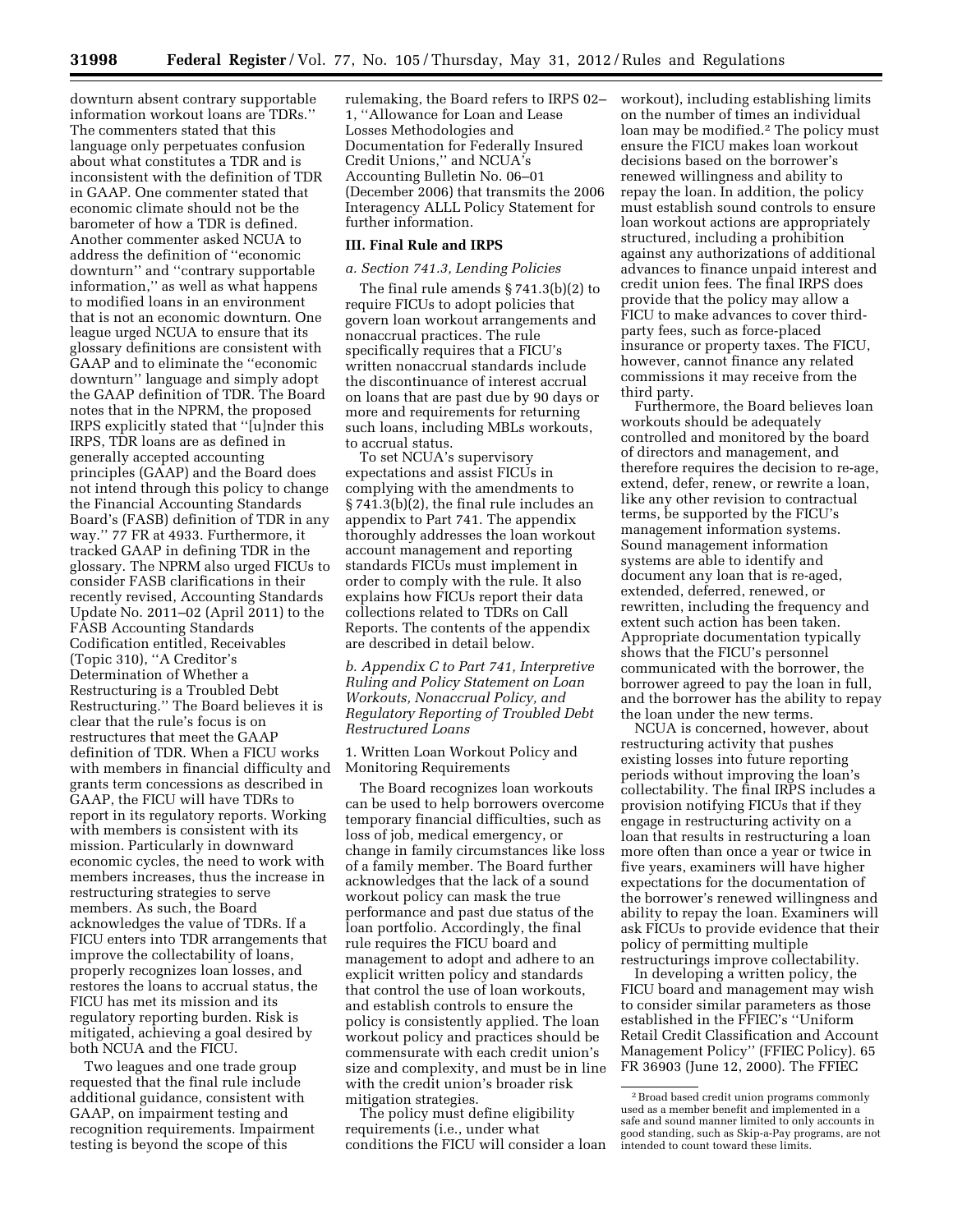Policy sets forth specific limitations on the number of times a loan can be reaged (for open-end accounts) or extended, deferred, renewed or rewritten (for closed-end accounts). Additionally, LCU 09–CU–19, ''Evaluating Residential Real Estate Mortgage Loan Modification Programs,'' outlines policy requirements for real estate modifications. Those requirements remain applicable to real estate loan modifications but could be adapted in part by the FICU in its written loan workout policy for other loans.

The Board does not intend for these minimum requirements to be an all inclusive list, rather they provide a basic framework within which to establish a sound loan workout program.

2. Regulatory Reporting of Workout Loans Including TDR Past Due Status

The Board recognizes that loan workouts that qualify under GAAP as TDRs require special financial reporting considerations. The final IRPS mandates that the past due status of all loans should be calculated consistent with loan contract terms, including amendments made to loan terms through a formal restructure. The IRPS eliminates the current, dual, and often manual delinquency tracking burden on FICUs managing and reporting TDR loans, while instituting a nonaccrual policy on TDR loans apart from past due status. The Board will modify the Call Report instructions accordingly.

Additionally, the final IRPS institutes revised Call Report data collections related to loan workouts eliminating much of the current data collections on the broad category ''loan modifications,'' focusing data collection on TDR loans. The Board will add additional data elements as necessary to effectively monitor and measure TDR activity and corresponding risk to the NCUSIF. This will assist national and field examination and supervision staff both to detect the level of activity and possible overuse of reworking a nonperforming loan multiple times without improving overall collectability, and will ensure income recognition is appropriate.

3. Loan Nonaccrual Policy

Generally, NCUA has required,3 and it has become accepted credit union practice, to cease accruing interest on a loan when it becomes 90 days or more past due. The existing approach is

referenced in various letters and publications but currently is not memorialized or enforceable through any statute or regulation. The final rule and IRPS require a FICU to adopt written nonaccrual policies that specifically address the discontinuance of interest accrual on loans past due by 90 days or more, as well as the requirements for returning such loans (including member business loan workouts) to accrual status.

#### *Nonaccrual Status*

The final IRPS specifies when FICUs must place loans in nonaccrual status, including the reversal of previously accrued but uncollected interest, sets the conditions for restoration of a nonaccrual loan to accrual status, and discusses the criteria under GAAP for Cash or Cost Recovery basis of income recognition. FICUs may not accrue interest on any loan upon which principal or interest has been in default for a period of 90 days or more, unless the loan is both ''well secured'' and ''in the process of collection.'' Additionally, FICUs must place loans in nonaccrual status if maintained on a Cash (or Cost Recovery) basis because of deterioration in the financial condition of the borrower, or for which payment in full of principal or interest is not expected. The IRPS also addresses the treatment of cash interest payments received during periods of loan nonaccrual and prohibits the restoration of previously reversed or charged-off accrued, but uncollected, interest applicable to any loan placed in nonaccrual status.

*Restoration to Accrual Status (not Including Member Business Loan Workouts)* 

The final IRPS sets forth specific parameters for returning a nonaccrual loan to accrual.

A nonaccrual loan may be returned to accrual status when:

• Its past due status is less than 90 days, GAAP does not require it to be maintained on the Cash or Cost Recovery basis, and the credit union is plausibly assured of repayment of the remaining contractual principal and interest within a reasonable period;

• When it otherwise becomes well secured and in the process of collection; or

• The asset is a purchased impaired loan and it meets the criteria under GAAP for accrual of income under the interest method specified therein.

In restoring all loans to accrual status, if any interest payments received while the loan was in nonaccrual status were applied to reduce the recorded investment in the loan the application of these payments to the loan's recorded investment must not be reversed (and interest income must not be credited). Likewise, accrued but uncollected interest reversed or charged off at the point the loan was placed on nonaccrual status cannot be restored to accrual; it can only be recognized as income if collected in cash or cash equivalents from the member.

## *Restoration to Accrual Status on Member Business Loan Workouts*

The Board recognizes there are unique circumstances governing the restoration of accrual for member business loan workouts and has set forth a separate policy in the proposal. This policy is largely derived from the ''Interagency Policy Statement on Prudent Commercial Real Estate Loan Workouts'' that NCUA and the other financial regulators issued on October 30, 2009.4 The final IRPS requires a formally restructured member business loan workout to remain in nonaccrual status until the FICU can document a current credit evaluation of the borrower's financial condition and prospects for repayment under the revised terms. The evaluation must include consideration of the borrower's sustained historical repayment performance for a reasonable period prior to the date on which the loan is returned to accrual status.

A sustained period of repayment performance would be a minimum of six consecutive timely payments under the restructured loan's terms of principal and interest in cash or cash equivalents. In returning the member business workout loan to accrual status, sustained historical repayment performance for a reasonable time prior to the restructuring may be taken into account. Such a restructuring must improve the collectability of the loan in accordance with a reasonable repayment schedule and does not relieve the FICU from the responsibility to promptly charge off all identified losses.

#### 4. Glossary

The final section of the IRPS is a glossary of terms used throughout.

To assist commenters in understanding existing agency guidance, the following illustration is provided:

<sup>3</sup>The policy was discussed in an obsolete version of the NCUA Accounting Manual for FCUs, last published in June 1995.

<sup>4</sup>See *Interagency Policy Statement on Prudent Commercial Real Estate Loan Workouts* (October

<sup>30, 2009)</sup> transmitted by Letter to Credit Unions No. 10–CU–07, and available at *[http://www.ncua.gov.](http://www.ncua.gov)*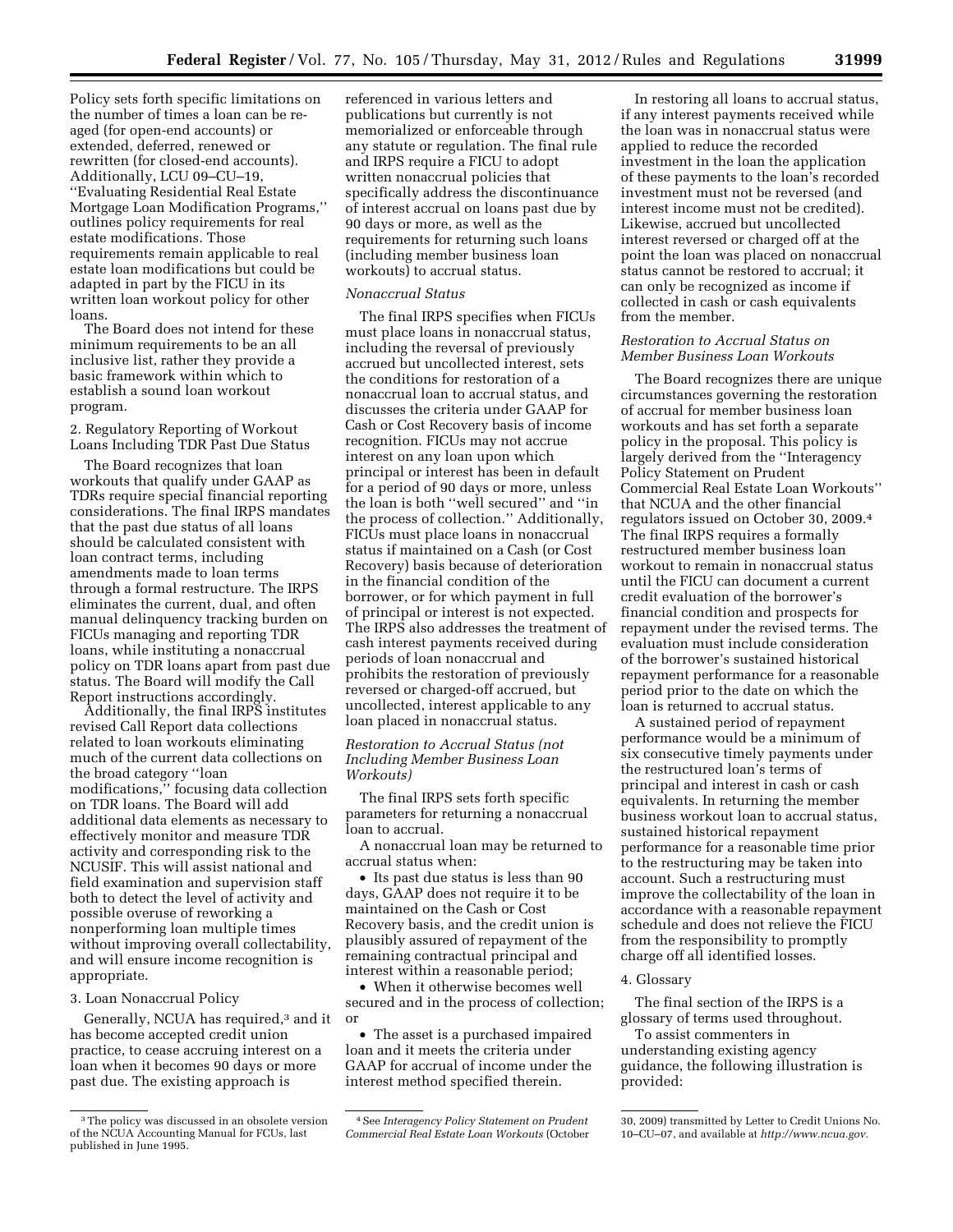| Source of supervisory<br>guidance                                                        | Consumer lending                                                                                                                                                                                                                                                                                                                                                                                                                                                                                                                                                                                              | Member business lending                                                                                                                                                                                                                                                                                                                                                                 |  |  |
|------------------------------------------------------------------------------------------|---------------------------------------------------------------------------------------------------------------------------------------------------------------------------------------------------------------------------------------------------------------------------------------------------------------------------------------------------------------------------------------------------------------------------------------------------------------------------------------------------------------------------------------------------------------------------------------------------------------|-----------------------------------------------------------------------------------------------------------------------------------------------------------------------------------------------------------------------------------------------------------------------------------------------------------------------------------------------------------------------------------------|--|--|
| <b>Existing Recent Supervisory</b><br>Guidance on Lending and/<br>or Loan Modifications. | Letter to Credit Union 11-CU-01, Residential Mortgage<br>Foreclosure Concerns, (January<br>2011)<br>http://<br>www.ncua.gov.<br>Letter to Credit Unions 09–CU–19, Evaluating Residen-<br>tial Real Estate Mortgage Loan Modification Pro-<br>grams, (September 2009) http://www.ncua.gov.<br>Federal Financial Regulatory Agencies Issue Statement<br>In Support of the "Making Home Affordable" Loan<br>Modification Program,"<br>(March<br>2009)<br>http://<br>www.ncua.gov.<br>Statement on Loss Mitigation Strategies for Servicers of<br>Residential Mortgages, (September 2007) http://<br>www.ncua.gov | Letter to Credit Unions 10-CU-07, Commercial Real<br>Estate Loan Workouts, transmitting Interagency Pol-<br>icy Statement on Prudent Commercial Real Estate<br>Loan Workouts, (June 2010), and Enclosure http://<br>www.ncua.gov<br>Letter to Credit Unions 10–CU–02, Current Risks in<br>Business Lending and Sound Risk Management<br>Practices, (February 2010) http://www.ncua.gov. |  |  |
| Written Policy Requirement<br>on Frequency of Modifica-<br>tions.                        |                                                                                                                                                                                                                                                                                                                                                                                                                                                                                                                                                                                                               | Final IRPS, Appendix C of Part 741 and Letter to Credit<br>Unions 10-CU-07, Commercial Real Estate Loan<br>Workouts, transmitting Interagency Policy Statement<br>on Prudent Commercial Real Estate Loan Workouts.<br>(June 2010) and Enclosure http://www.ncua.gov.                                                                                                                    |  |  |
| Nonaccrual<br>Delinquency<br>Allowance for Loan and<br>Lease Losses.                     | Final IRPS, Appendix C of Part 741.<br>Final IRPS, Appendix C of Part 741.<br>IRPS 02-3, Allowance for Loan and Lease Losses Methodologies and Documentation for Federally-Insured Credit<br>Unions (May 2002), http://www.ncua.gov.<br>2006 Interagency ALLL Policy Statement transmitted by Accounting Bulletin 06-1 (December 2006),<br>http://www.ncua.gov.                                                                                                                                                                                                                                               |                                                                                                                                                                                                                                                                                                                                                                                         |  |  |
| Charge-offs                                                                              | Letter to Credit Unions No. 03–CU–01, Loan Charge-off Guidance (January 2003), and its Enclosure,<br>http://www.ncua.gov.                                                                                                                                                                                                                                                                                                                                                                                                                                                                                     |                                                                                                                                                                                                                                                                                                                                                                                         |  |  |

## SUMMARY OF SOURCE GUIDANCE RELATED TO LENDING AND LOAN MODIFICATIONS

## **IV. Regulatory Procedures**

#### *a. Regulatory Flexibility Act*

The Regulatory Flexibility Act requires NCUA to prepare an analysis to describe any significant economic impact agency rulemaking may have on a substantial number of small credit unions, defined as those under ten million dollars in assets. This rule tightens loan account management processes that should already be in place in FICUs. While FICUs are required to have policies that address loan management protocols, the final rule and IRPS set additional parameters that are consistent with existing best practices and federal banking regulators' policies. NCUA has determined this final rule will not have a significant impact on a substantial number of small credit unions so NCUA is not required to conduct a Regulatory Flexibility Analysis.

## *b. Paperwork Reduction Act*

The Paperwork Reduction Act of 1995 (PRA) applies to rulemakings in which an agency by rule creates a new paperwork burden on regulated entities or modifies an existing burden. 44 U.S.C. 3507(d); 5 CFR part 1320. For purposes of the PRA, a paperwork burden may take the form of either a reporting or a recordkeeping requirement, both referred to as information collections. As required,

NCUA has applied to the Office of Management and Budget (OMB) for approval of the information collection requirement described below.

The final rule contains an information collection in the form of a written policy requirement. Any FICU making loan workout arrangements that assist borrowers must have a written policy to govern this activity. FICUs will only need to modify current policies to include any additional parameters established in the rule. It is therefore NCUA's view that implementing this type of policy will create minimum burden to credit unions. The parameters established within the rule and IRPS are usual and customary operating practices of a prudent financial institution. In the proposed rule, NCUA estimated it should take a FICU an average of 8 hours to modify current policies to comply with the parameters set forth in the proposed IRPS. Therefore, the total initial burden imposed to 7,250 FICUs for modifying the policies is approximately 58,000 hours. NCUA further estimated a FICU spends on average 15 minutes per month manually calculating and reporting past due status on each TDR loan. This policy eliminates this requirement. Per the September 30, 2011, Call Report, FICUs have 150,453 TDR loans outstanding. Eliminating this reporting requirement therefore results in an annual savings of 451,359 hours. Thus, on net, this policy

results in a substantial hours (393,359 annually) reduction of regulatory burden.

OMB assigned No. 3133–XXXX to this rulemaking.

#### *c. Small Business Regulatory Enforcement Fairness Act*

The Small Business Regulatory Enforcement Fairness Act of 1996 (Pub. L. 104–121) provides generally for congressional review of agency rules. A reporting requirement is triggered in instances where NCUA issues a final rule as defined by Section 551 of the Administrative Procedure Act. 5 U.S.C. 551. The Office of Management and Budget has determined that this rule is not a major rule for purposes of the Small Business Regulatory Enforcement Fairness Act of 1996.

## *d. Executive Order 13132*

Executive Order 13132 encourages independent regulatory agencies to consider the impact of their regulatory actions on state and local interests. NCUA, an independent regulatory agency as defined in 44 U.S.C. 3502(5), voluntarily complies with the executive order to adhere to fundamental federalism principles. This final rule applies to all FICUs but will not have a substantial direct effect on the states, on the relationship between the national government and the states, or on the distribution of power and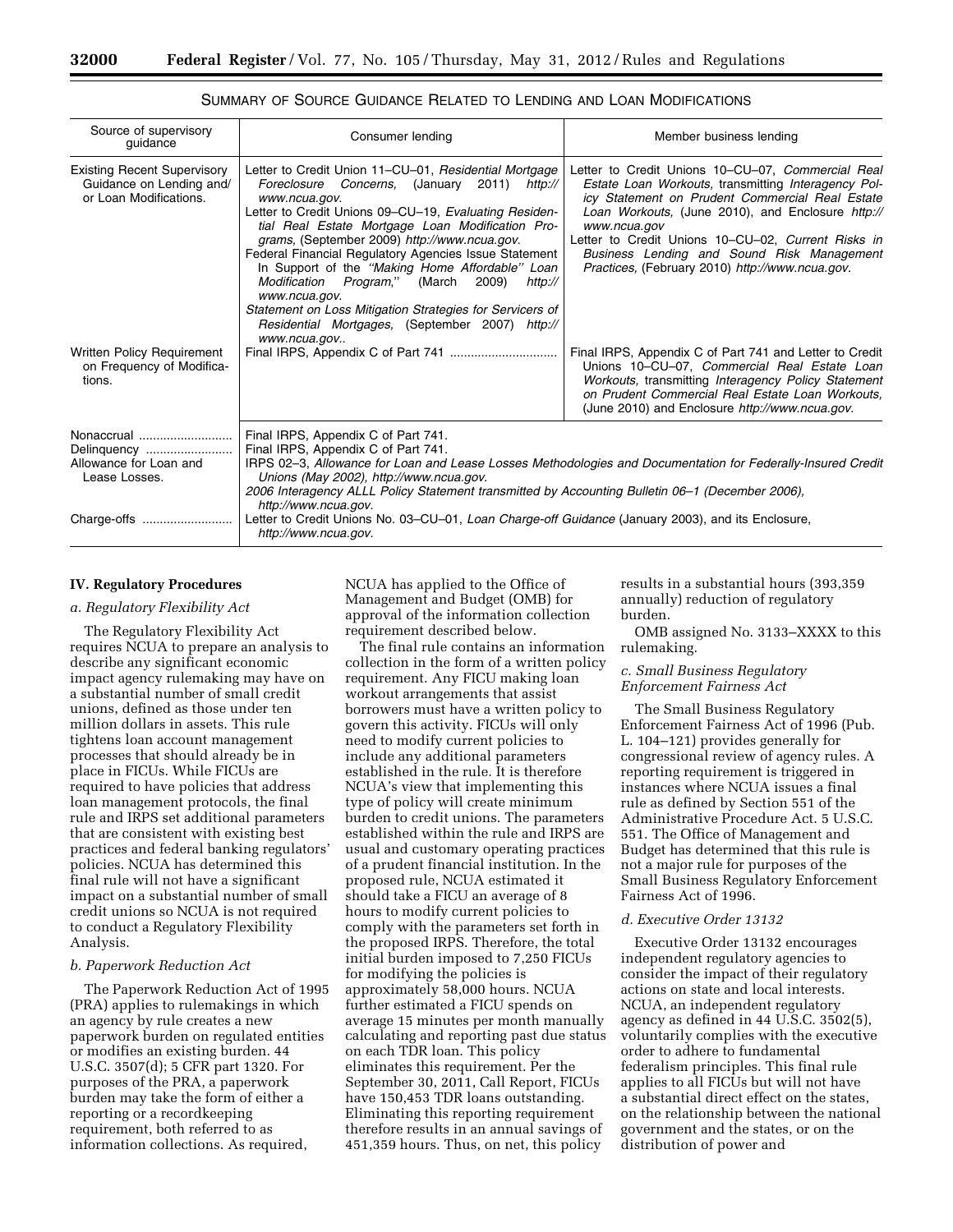responsibilities among the various levels of government. NCUA has determined that this rule does not constitute a policy that has federalism implications for purposes of the executive order.

## *e. Assessment of Federal Regulations and Policies on Families*

NCUA has determined that this final rule will not affect family well-being within the meaning of Section 654 of the Treasury and General Government Appropriations Act, 1999, Public Law 105–277, 112 Stat. 2681 (1998).

#### **List of Subjects in 12 CFR Part 741**

Credit unions, Reporting and recordkeeping requirements.

By the National Credit Union Administration Board on May 24, 2012. **Mary F. Rupp,** 

*Secretary of the Board.* 

For the reasons discussed above, NCUA amends 12 CFR part 741 as follows:

## **PART 741—REQUIREMENTS FOR INSURANCE**

■ 1. The authority citation for part 741 continues to read:

**Authority:** 12 U.S.C. 1757, 1766(a), 1781– 1790 and 1790d; 31 U.S.C. 3717.

■ 2. In § 741.3, revise paragraph  $(b)(2)$  to read as follows:

#### **§ 741.3 Criteria.**

- \* \* \* \* \*
	- (b) \* \* \*

(2) The existence of written lending policies, including adequate documentation of secured loans and the protection of security interests by recording, bond, insurance or other adequate means, adequate determination of the financial capacity of borrowers and co-makers for repayment of the loan, adequate determination of value of security on loans to ascertain that said security is adequate to repay the loan in the event of default, loan workout arrangements, and nonaccrual standards that include the discontinuance of interest accrual on loans past due by 90 days or more and requirements for returning such loans, including member business loans, to accrual status.

\* \* \* \* \*

■ 3. Add Appendix C to read as follows:

## **Appendix C to Part 741—Interpretive Ruling and Policy Statement on Loan Workouts, Nonaccrual Policy, and Regulatory Reporting of Troubled Debt Restructured Loans**

This Interpretive Ruling and Policy Statement (IRPS) establishes requirements for the management of loan *workout* 1 arrangements, loan nonaccrual, and regulatory reporting of *troubled debt restructured loans* (herein after referred to as TDR or TDRs).

This IRPS applies to all federally insured credit unions.

Under this IRPS, TDR loans are as defined in *generally* accepted accounting principles (GAAP) and the Board does not intend through this policy to change the Financial Accounting Standards Board's (FASB) definition of TDR in any way. In addition to existing agency policy, this IRPS sets NCUA's supervisory expectations governing loan workout policies and practices and loan accruals.

#### **Written Loan Workout Policy and Monitoring Requirements 2**

For purposes of this policy statement, types of workout loans to borrowers in financial difficulties include *re-agings,*  extensions, deferrals, renewals, or rewrites. See the Glossary entry on ''workouts'' for further descriptions of each term. Borrower retention programs or *new loans* are not encompassed within this policy nor considered by the Board to be workout loans.

Loan workouts can be used to help borrowers overcome temporary financial difficulties, such as loss of job, medical emergency, or change in family circumstances like loss of a family member. Loan workout arrangements should consider and balance the best interests of both the borrower and the credit union.

The lack of a sound written policy on workouts can mask the true performance and *past due* status of the loan portfolio. Accordingly, the credit union board and management must adopt and adhere to an explicit written policy and standards that control the use of loan workouts, and establish controls to ensure the policy is consistently applied. The loan workout policy and practices should be commensurate with each credit union's size and complexity, and must be in line with the credit union's broader risk mitigation strategies. The policy must define eligibility requirements (i.e. under what conditions the credit union will consider a loan workout), including establishing limits on the number of times an individual loan may be modified.3 The policy must also ensure credit unions make loan workout decisions based on the borrower's renewed willingness and ability to repay the loan. If a credit union engages in restructuring activity on a loan that results in restructuring the loan more often than once a year or twice in five years,

examiners will have higher expectations for the documentation of the borrower's renewed willingness and ability to repay the loan. NCUA is concerned about restructuring activity that pushes existing losses into future reporting periods without improving the loan's collectability. One way a credit union can provide convincing evidence that multiple restructurings improve collectability is to perform validation of completed multiple restructurings that substantiate the claim. Examiners will ask for such validation documentation if the credit union engages in multiple restructurings of a loan.

In addition, the policy must establish sound controls to ensure loan workout actions are appropriately structured.4 The policy must provide that in no event may the credit union authorize additional advances to finance unpaid interest and credit union fees. The credit union may, however, make advances to cover third-party fees, excluding credit union commissions, such as forceplaced insurance or property taxes. For loan workouts granted, the credit union must document the determination that the borrower is willing and able to repay the loan.

Management must ensure that comprehensive and effective risk management and internal controls are established and maintained so that loan workouts can be adequately controlled and monitored by the credit union's board of directors and management, to provide for timely recognition of losses,<sup>5</sup> and to permit review by examiners. The credit union's risk management framework must include thresholds based on aggregate volume of loan workout activity that trigger enhanced reporting to the board of directors. This reporting will enable the credit union's board of directors to evaluate the effectiveness of the credit union's loan workout program, any implications to the organization's financial condition, and to make any compensating adjustments to the overall business strategy.

5Refer to NCUA guidance on charge-offs set forth in LCU 03–CU–01, ''Loan Charge-off Guidance,'' dated January 2003. Examiners will require that a reasonable written charge-off policy is in place and that it is consistently applied. Additionally, credit unions need to adjust historical loss factors when calculating ALLL needs for pooled loans to account for any loans with protracted charge-off timeframes (e.g., 12 months or greater). See discussions on the latter point in the 2006 Interagency ALLL Policy Statement transmitted by Accounting Bulletin 06–1 (December 2006).

<sup>1</sup>Terms defined in the Glossary will be italicized on their first use in the body of this guidance.

 $\rm{^2}$  For additional guidance on member business lending extension, deferral, renewal, and rewrite policies, see *Interagency Policy Statement on Prudent Commercial Real Estate Loan Workouts*  (October 30, 2009) transmitted by Letter to Credit Unions No. 10–CU–07, and available at *[http://](http://www.ncua.gov)  [www.ncua.gov](http://www.ncua.gov)*.

<sup>3</sup>Broad based credit union programs commonly used as a member benefit and implemented in a safe and sound manner limited to only accounts in good standing, such as Skip-a-Pay programs, are not intended to count toward these limits.

<sup>4</sup> In developing a written policy, the credit union board and management may wish to consider similar parameters as those established in the FFIEC's ''Uniform Retail Credit Classification and Account Management Policy'' (FFIEC Policy). 65 FR 36903 (June 12, 2000). The FFIEC Policy sets forth specific limitations on the number of times a loan can be re-aged (for open-end accounts) or extended, deferred, renewed or rewritten (for closed-end accounts). Additionally, NCUA Letter to Credit Unions (LCU) 09–CU–19, ''Evaluating Residential Real Estate Mortgage Loan Modification Programs,'' outlines policy requirements for real estate modifications. Those requirements remain applicable to real estate loan modifications but could be adapted in part by the credit union in their written loan workout policy for other loans.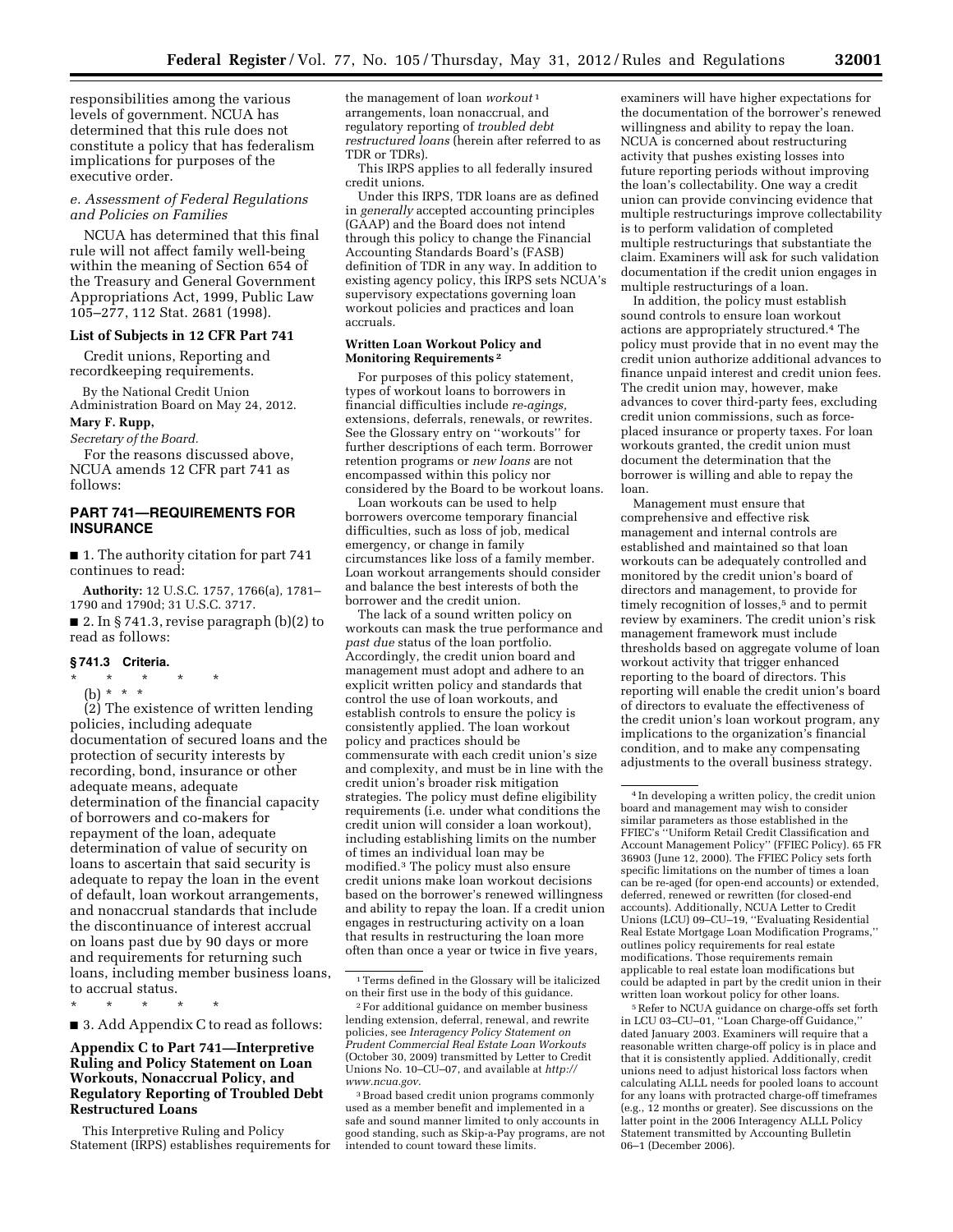This information will also then be available to examiners upon request.

To be effective, management information systems need to track the principal reductions and *charge-off* history of loans in workout programs by type of program. Any decision to re-age, extend, defer, renew, or rewrite a loan, like any other revision to contractual terms, needs to be supported by the credit union's management information systems. Sound management information systems are able to identify and document any loan that is re-aged, extended, deferred, renewed, or rewritten, including the frequency and extent such action has been taken. Documentation normally shows that the credit union's personnel communicated with the borrower, the borrower agreed to pay the loan in full under any new terms, and the borrower has the ability to repay the loan under any new terms.

#### **Regulatory Reporting of Workout Loans Including TDR Past Due Status**

The past due status of all loans will be calculated consistent with loan contract terms, including amendments made to loan terms through a formal restructure. Credit unions will report delinquency on the Call Report consistent with this policy.6

#### **Loan Nonaccrual Policy**

Credit unions must ensure appropriate income recognition by placing loans in nonaccrual status when conditions as specified below exist, reversing or chargingoff previously accrued but uncollected interest, complying with the criteria under GAAP for Cash or Cost Recovery basis of income recognition, and following the specifications below regarding restoration of a nonaccrual loan to accrual status.7 This policy on loan accrual is consistent with longstanding credit union industry practice as implemented by the NCUA over the last several decades. The balance of the policy relates to *member business loan* workouts and is similar to the FFIEC policies adopted by the federal banking agencies<sup>8</sup> as set forth

7Placing a loan in nonaccrual status does not change the loan agreement or the obligations between the borrower and the credit union. Only the parties can effect a restructuring of the original loan terms or otherwise settle the debt.

8The federal banking agencies are the Board of Governors of the Federal Reserve System, the

in the FFIEC Call Report for banking institutions and its instructions.9

#### *Nonaccrual Status*

Credit unions may not accrue interest 10 on any loan upon which principal or interest has been in default for a period of 90 days or more, unless the loan is both ''*well secured*'' and ''in the *process of collection.*'' 11 Additionally, loans will be placed in nonaccrual status if maintained on a Cash (or Cost Recovery) basis because of deterioration in the financial condition of the borrower, or for which payment in full of principal or interest is not expected. For purposes of applying the ''well secured'' and ''in process of collection'' test for nonaccrual status listed above, the date on which a loan reaches nonaccrual status is determined by its contractual terms.

While a loan is in nonaccrual status, some or all of the cash interest payments received may be treated as interest income on a cash basis as long as the remaining *recorded investment in the loan* (i.e., after charge-off of identified losses, if any) is deemed to be fully collectable. The reversal of previously accrued, but uncollected, interest applicable to any loan placed in nonaccrual status must be handled in accordance with GAAP.12 Where assets are collectable over an extended period of time and, because of the terms of the transactions or other conditions, there is no reasonable basis for estimating the degree of collectability—when such circumstances exist, and as long as they exist—consistent with GAAP the Cost Recovery Method of accounting must be used.13 Use of the Cash

Federal Deposit Insurance Corporation, and the Office of the Comptroller of the Currency.

9FFIEC Report of Condition and Income Forms and User Guides, Updated September 2011, *[http://www.fdic.gov.](http://www.fdic.gov)* 

10Nonaccrual of interest also includes the amortization of deferred net loan fees or costs, or the accretion of discount. Nonaccrual of interest on loans past due 90 days or more is a longstanding agency policy and credit union practice.

 $^{\rm 11}\mathrm{A}$  purchased credit impaired loan asset need not be placed in nonaccrual status as long as the criteria for accrual of income under the interest method in GAAP is met. Also, the accrual of interest on workout loans is covered in a separate section of this IRPS later in the policy statement.

12Acceptable accounting treatment includes a reversal of all previously accrued, but uncollected, interest applicable to loans placed in a nonaccrual status against appropriate income and balance sheet accounts. For example, one acceptable method of accounting for such uncollected interest on a loan placed in nonaccrual status is: (1) To reverse all of the unpaid interest by crediting the ''accrued interest receivable'' account on the balance sheet, (2) to reverse the uncollected interest that has been accrued during the calendar year-to-date by debiting the appropriate ''interest and fee income on loans'' account on the income statement, and (3) to reverse any uncollected interest that had been accrued during previous calendar years by debiting the ''allowance for loan and lease losses'' account on the balance sheet. The use of this method presumes that credit union management's additions to the allowance through charges to the ''provision for loan and lease losses'' on the income statement have been based on an evaluation of the collectability of the loan and lease portfolios and the ''accrued interest receivable'' account.

13When a purchased impaired loan or debt security that is accounted for in accordance with or Cost Recovery basis for these loans and the statement on reversing previous accrued interest is the practical implementation of relevant accounting principles.

*Restoration to Accrual Status for All Loans except Member Business Loan Workouts* 

A nonaccrual loan may be restored to accrual status when:

• Its past due status is less than 90 days, GAAP does not require it to be maintained on the Cash or Cost Recovery basis, and the credit union is plausibly assured of repayment of the remaining contractual principal and interest within a reasonable period;

• When it otherwise becomes both *well secured* and *in the process of collection;* or

• The asset is a purchased impaired loan and it meets the criteria under GAAP for accrual of income under the interest method specified therein.

In restoring all loans to accrual status, if any interest payments received while the loan was in nonaccrual status were applied to reduce the recorded investment in the loan the application of these payments to the loan's recorded investment must not be reversed (and interest income must not be credited). Likewise, accrued but uncollected interest reversed or charged-off at the point the loan was placed on nonaccrual status cannot be restored to accrual; it can only be recognized as income if collected in cash or cash equivalents from the member.

#### *Restoration to Accrual Status on Member Business Loan Workouts 14*

A formally restructured member business loan workout need not be maintained in nonaccrual status, provided the restructuring and any charge-off taken on the loan are supported by a current, well documented credit evaluation of the borrower's financial condition and prospects for repayment under the revised terms. Otherwise, the restructured loan must remain in nonaccrual status. The evaluation must include consideration of the borrower's sustained historical repayment performance for a reasonable period prior to the date on which the loan is returned to accrual status. A sustained period of repayment performance would be a minimum of six consecutive payments and would involve timely payments under the restructured loan's terms of principal and interest in cash or cash equivalents. In returning the member business workout loan to accrual status, sustained historical repayment performance for a reasonable time prior to the restructuring may be taken into account. Such a restructuring must improve the collectability of the loan in accordance with a reasonable repayment schedule and does not relieve the credit union from the responsibility to promptly charge off all identified losses.

 $^{\rm 6}$  Subsequent Call Reports and accompanying instructions will reflect this policy, including focusing data collection on loans meeting the definition of TDR under GAAP. In reporting TDRs on regulatory reports, the data collections will include all TDRs that meet the GAAP criteria for TDR reporting, without the application of materiality threshold exclusions based on scoping or reporting policy elections of credit union preparers or their auditors. Credit unions should also refer to the recently revised standard from the FASB, Accounting Standards Update No. 2011–02 (April 2011) to the FASB Accounting Standards Codification entitled, Receivables (Topic 310), ''A Creditor's Determination of Whether a Restructuring is a Troubled Debt Restructuring.'' This clarified the definition of a TDR, which has the practical effect in the current economic environment to broaden loan workouts that constitute a TDR. This standard is effective for annual periods ending on or after December 15, 2012.

ASC Subtopic 310–30, ''Receivables-Loans and Debt Securities Acquired with Deteriorated Credit Quality,'' has been placed on nonaccrual status, the cost recovery method should be used, when appropriate.

<sup>14</sup>This policy is derived from the ''Interagency Policy Statement on Prudent Commercial Real Estate Loan Workouts'' NCUA and the other financial regulators issued on October 30, 2009.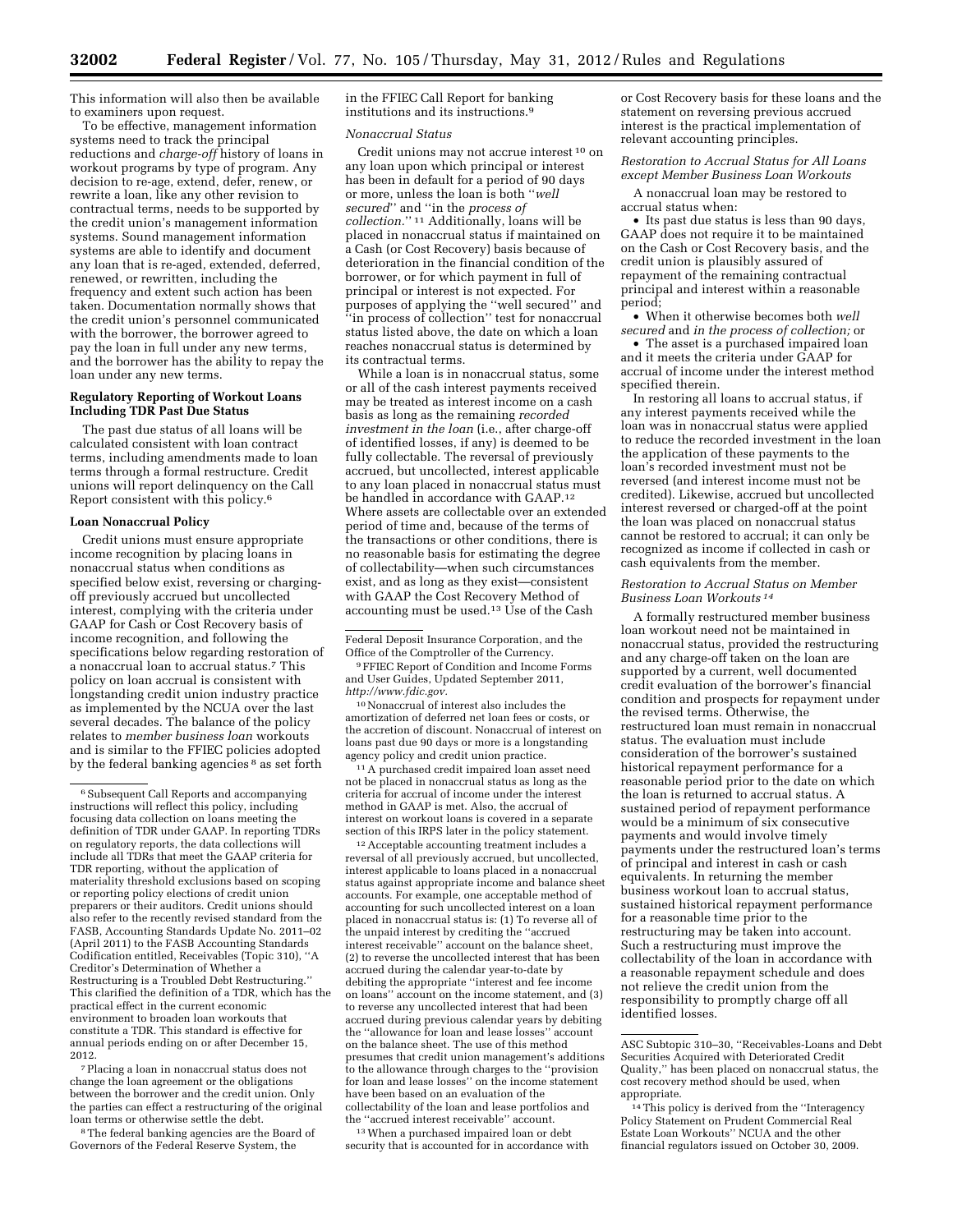The graph below provides an example of a schedule of repayment performance to demonstrate a determination of six consecutive payments. If the original loan terms required a monthly payment of \$1,500, and the credit union lowered the borrower's payment to \$1,000 through formal member business loan restructure, then based on the first row of the graph, the ''*sustained historical repayment performance for a* 

*reasonable time prior to the restructuring''*  would encompass five of the pre-workout consecutive payments that were at least \$1,000 (Months 1 through 5); so, in total, the six consecutive repayment burden would be met by the first month post workout (Month 6). In the second row, only one of the preworkout payments would count toward the six consecutive repayment requirement (Month 5), because it is the first month in

which the borrower made a payment of at least \$1,000, after failing to pay at least that amount. The loan, therefore, would remain on nonaccrual for at least five post-workout consecutive payments (Months 6 through 10) provided the borrower continues to make payments consistent with the restructured terms.

| Pre-workout     |                 |                |                | Post-workout    |                 |                   |                  |                 |                 |
|-----------------|-----------------|----------------|----------------|-----------------|-----------------|-------------------|------------------|-----------------|-----------------|
| Month 1         | Month 2         | Month 3        | Month 4        | Month 5         | Month 6         | Month 7           | Month 8          | Month 9         | Month 10        |
| \$1,500<br>.500 | \$1,200<br>.200 | \$1,200<br>900 | \$1,000<br>875 | \$1,000<br>,000 | \$1,000<br>,000 | \$1,000<br>000. ا | \$1,000<br>000,1 | \$1,000<br>.000 | \$1,000<br>,000 |

After a formal restructure of a member business loan, if the restructured loan has been returned to accrual status, the loan otherwise remains subject to the nonaccrual standards of this policy. If any interest payments received while the member business loan was in nonaccrual status were

applied to reduce the recorded investment in the loan the application of these payments to the loan's recorded investment must not be reversed (and interest income must not be credited). Likewise, accrued but uncollected interest reversed or charged-off at the point the member business workout loan was

placed on nonaccrual status cannot be restored to accrual; it can only be recognized as income if collected in cash or cash equivalents from the member.

The following tables summarize nonaccrual and restoration to accrual requirements previously discussed:

#### TABLE 1—NONACCRUAL CRITERIA

| Action                                          | Condition identified                                                                                                                                                                                                                                                                                                                      | Additional consideration                                                                                                                                                                          |
|-------------------------------------------------|-------------------------------------------------------------------------------------------------------------------------------------------------------------------------------------------------------------------------------------------------------------------------------------------------------------------------------------------|---------------------------------------------------------------------------------------------------------------------------------------------------------------------------------------------------|
| Nonaccrual on All Loans                         | 90 days or more past due unless loan is both well se-<br>cured and in the process of collection; or<br>If the loan must be maintained on the Cash or Cost Re-<br>covery basis because there is a deterioration in the<br>financial condition of the borrower, or for which pay-<br>ment in full of principal or interest is not expected. | See Glossary descriptors for "well secured" and "in the<br>process of collection."<br>Consult GAAP for Cash or Cost Recovery basis income<br>recognition guidance. See also Glossary Descriptors. |
| Nonaccrual on Member<br>Business Loan Workouts. | Continue on nonaccrual at workout point and until re-<br>store to accrual criteria are met.                                                                                                                                                                                                                                               | See Table 2-Restore to Accrual.                                                                                                                                                                   |

## TABLE 2—RESTORE TO ACCRUAL

| Action                                                                      | Condition identified                                                                                                                                                                                                                                                                                                                                                                                                                                                                                               | Additional consideration                                                                                                                                                                                                                                                                                                                                                                                                                                                                                                                                                                                                                                                                                                                                                   |
|-----------------------------------------------------------------------------|--------------------------------------------------------------------------------------------------------------------------------------------------------------------------------------------------------------------------------------------------------------------------------------------------------------------------------------------------------------------------------------------------------------------------------------------------------------------------------------------------------------------|----------------------------------------------------------------------------------------------------------------------------------------------------------------------------------------------------------------------------------------------------------------------------------------------------------------------------------------------------------------------------------------------------------------------------------------------------------------------------------------------------------------------------------------------------------------------------------------------------------------------------------------------------------------------------------------------------------------------------------------------------------------------------|
| Restore to Accrual on All<br>Loans except Member<br>Business Loan Workouts. | When the loan is past due less than 90 days, GAAP<br>does not require it to be maintained on the Cash or<br>Cost Recovery basis, and the credit union is plau-<br>sibly assured of repayment of the remaining contrac-<br>tual principal and interest within a reasonable period.<br>When it otherwise becomes both "well secured" and<br>"in the process of collection"; or<br>The asset is a purchased impaired loan and it meets<br>the criteria under GAAP for accrual of income under<br>the interest method. | See Glossary descriptors for "well secured" and "in the<br>process of collection."<br>Interest payments received while the loan was in non-<br>accrual status and applied to reduce the recorded in-<br>vestment in the loan must not be reversed and in-<br>come credited. Likewise, accrued but uncollected in-<br>terest reversed or charged-off at the point the loan<br>was placed on nonaccrual status cannot be restored<br>to accrual.                                                                                                                                                                                                                                                                                                                             |
| Restore to Accrual on Mem-<br>ber Business Loan Work-<br>outs.              | Formal restructure with a current, well documented<br>credit evaluation of the borrower's financial condition<br>and prospects for repayment under the revised terms.                                                                                                                                                                                                                                                                                                                                              | The evaluation must include consideration of the bor-<br>rower's sustained historical repayment performance<br>for a minimum of six timely consecutive payments<br>comprised of principal and interest. In returning the<br>loan to accrual status, sustained historical repayment<br>performance for a reasonable time prior to the re-<br>structuring may be taken into account.<br>Interest payments received while the member business<br>loan was in nonaccrual status and applied to reduce<br>the recorded investment in the loan must not be re-<br>versed and income credited. Likewise, accrued but<br>uncollected interest reversed or charged-off at the<br>point the member business loan was placed on non-<br>accrual status cannot be restored to accrual. |